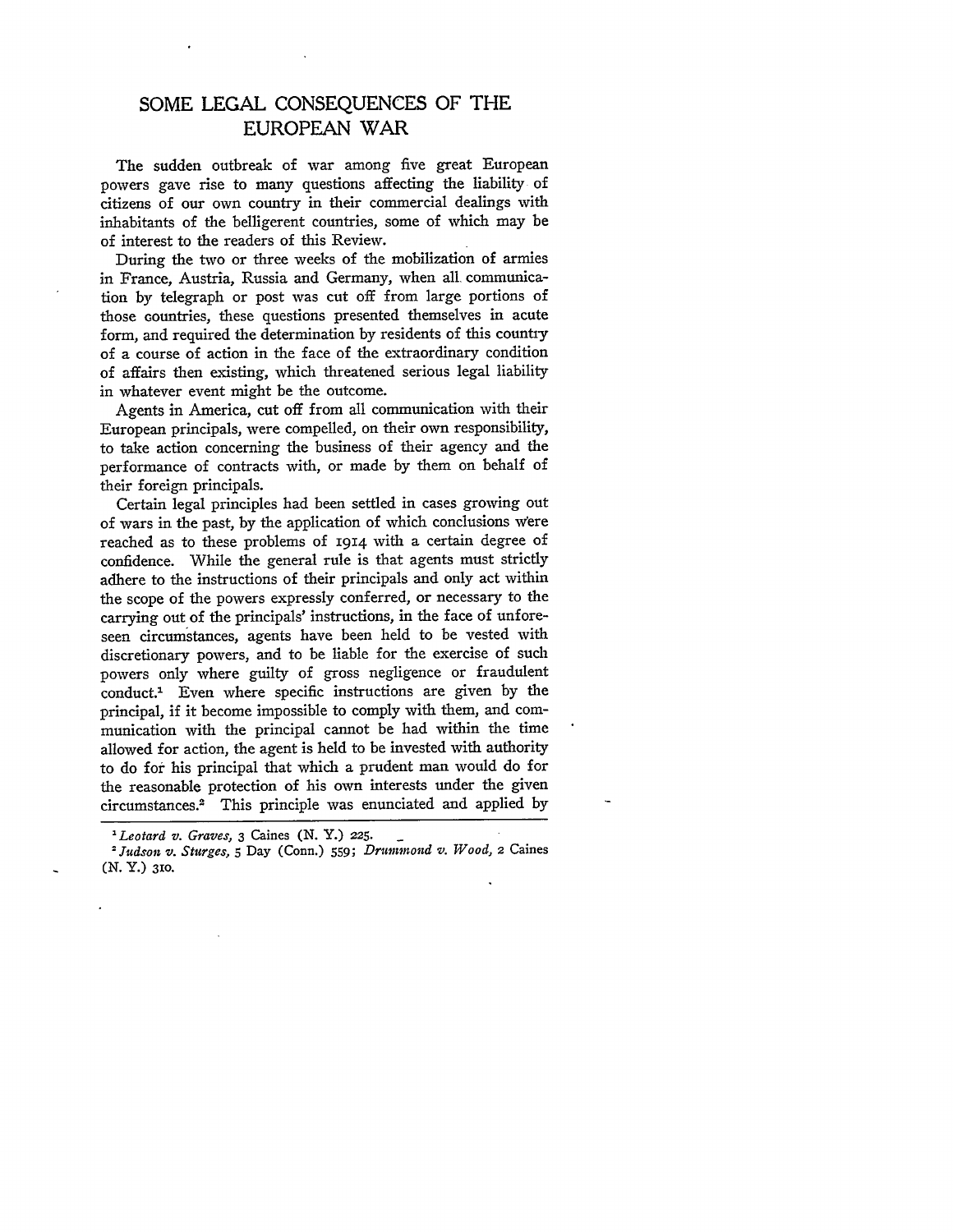Mr. Justice Story, on the circuit, in a case which is frequently cited and relied upon as establishing the law on this point.<sup>3</sup> The facts in that case were that a cargo of flour had been shipped from Boston to South America in charge of a supercargo. Part of it was sold in Rio Janeiro and the remainder carried to Montevideo, but the market at that place being unfavorable, the supercargo concluded to carry it to Batavia. He did so and there delivered it to the plaintiff, a merchant, to sell and invest the proceeds, together with the proceeds of the flour sold in South America, for the benefit of the shipper. The market at Batavia was glutted; the flour was somewhat damaged, but the plaintiff succeeded in selling it on six months' credit, himself advanced the amount of the price, and invested it in coffee, which he consigned to the Boston shipper by whom it was received, without knowledge of the fact that the flour had been sold on credit. The purchaser of the flour became insolvent and unable to pay the purchase price, and the Batavia merchant thereupon brought suit against the Boston shipper and recovered the amount so advanced. Mr. Justice Story, in charging the jury, referred to the fact that the shipper's instructions in their terms only contemplated sales of the cargo in South America, and then said:

> "It turned out, however, that the flour could not all be sold at the South American ports, or at least not sold, unless at an enormous sacrifice. The parties had not looked for any such event. What then was it the duty of the supercargo to do, in such a case of unexpected occurrence not within the contemplation of the instructions? Was he to sacrifice the flour, or throw it overboard? No one pretends that it was intended to be brought back to the United States under any circumstances. It would probably have been spoiled and ruined on the return voyage and come home actually worthless. Now I take it to be clear that if, by some sudden emergency, or supervening necessity, or other unexpected event, it becomes impossible for the supercargo to comply with the exact terms of his instructions, or a literal compliance therewith would frustrate the objects of the owner, and amount to a total sacrifice of his interests, it becomes the duty of the supercargo, under such circumstances, to do the best he can, in the exercise of a sound discretion, to prevent a total loss to his owner; and if he acts *bona fide,* and exercises a reasonable discretion, his acts will bind the owner. He becomes, in such case, an agent from necessity for the power."

*<sup>&#</sup>x27;Forrester v. Boardnzan,* I Story *43.*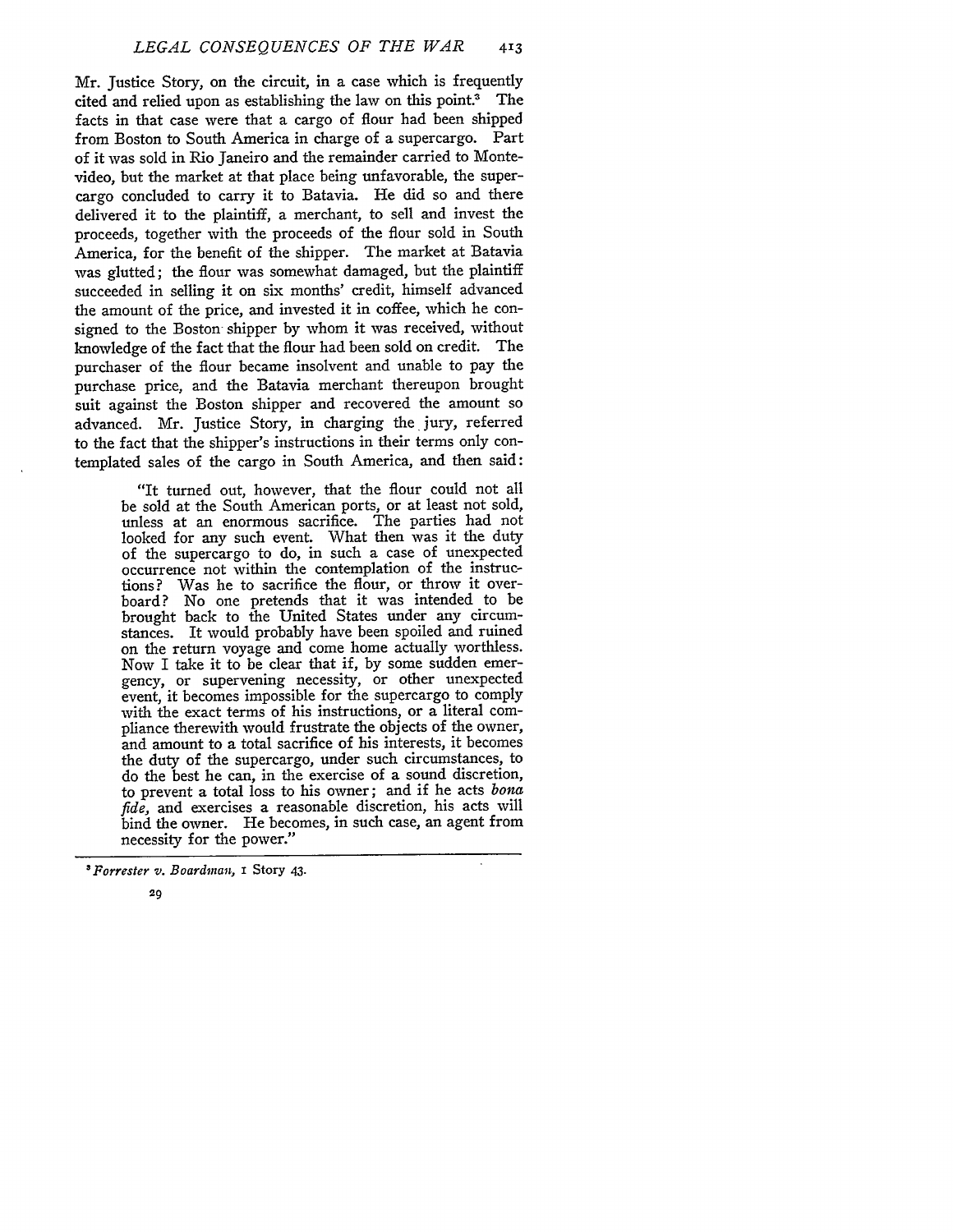As the Supreme Court of Massachusetts pointed out in applying this decision to the case of a consignment of hay during the civil war by owners in Maine to commission merchants in Louisiana, which the latter sold and, yielding to the military exigencies of the time, took payment for in the only thing they could get, certificates of indebtedness, worth less than par,

> **- . .** "the interests of commerce require, and the enlight- ened principles of commercial law bestow, a discretion which enables the factor to protect his principal from the irreparable injury which would be liable to arise in the absence of authority to act under critical circumstances, unexpectedly occurring, which do not admit of delay for the purposes of communication and consideration. And the factor, so placed, who acts prudently, and in good faith, as the owner himself, being a wise man, would have been likely to do if personally present, finds his protection in the sincerity and sound discretion of his conduct, and is not answerable for consequences, although subsequent events may demonstrate that his principal would have been the gainer by a different course from the one he has conscientiously and discreetly adopted."<sup>4</sup>

The same principle is applicable not only to factors but to every other species of agency.

The English courts put the authority of the agent in such a contingency squarely upon the impossibility of communicating with the principal.<sup>5</sup> This consideration, therefore, was regarded as applicable to those cases where American houses on behalf of European principals prior to the outbreak of war on August **I,** 1914, had entered into contracts for the purchase or sale of stocks, or of such commodities as, e. *g.,* wheat, corn or other comestibles, and where, owing to tie decline in value of collaterals pledged as margins to protect them from loss in carrying the same for their principals, they were threatened with serious loss, and were cut off from communication with their European principals. Even where a stock broker himself has advanced money to purchase a stock for a customer, to be carried on margin, the general rule of law is that he must not close out

414

*<sup>&</sup>quot;Greenleaf v. Moody,* 13 Allen 363, **368.** See Mechem on Agency, 2d ed., 718 and note.

<sup>&#</sup>x27;See *Guilliam v. Twist,* 2 **Q.** B. 84; *Hawtayne v. Bourne,* **7** M. & W. 595, cited in Mechem, *supra.*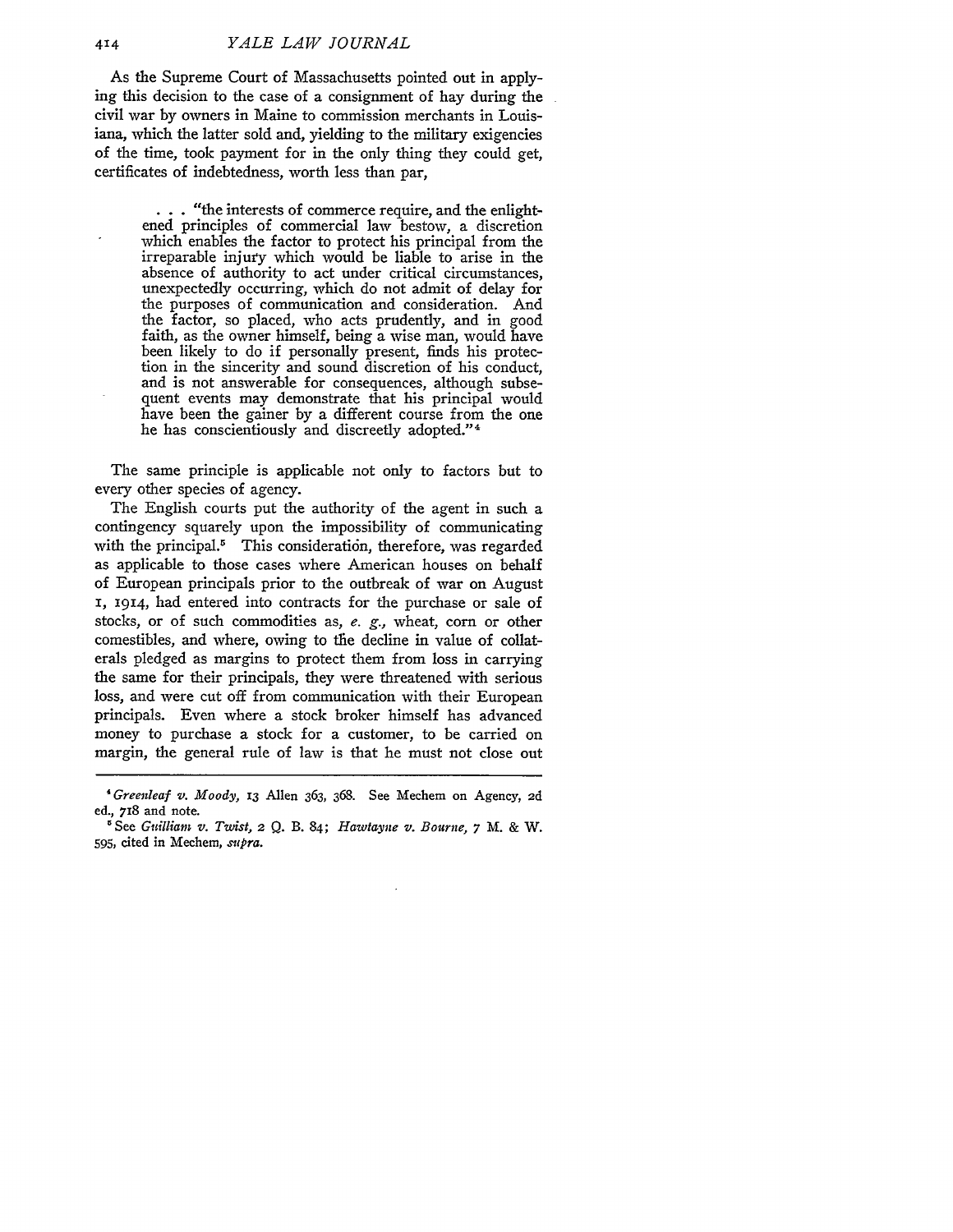the transaction without the principal's authority, unless, after reasonable notice, the latter fails to keep good the margin.'

But where it is impossible to communicate with the principal, and delay means serious loss, the agent becomes invested with powers of necessity as established in the cases above cited,<sup>7</sup> and may act as reasonable, prudent men would do in the conduct of their own business under the same conditions.

The closing of the New York exchanges on August 1, 1914, and the consequent suspension of all trading in stocks and in commodities dealt in on the Produce, Cotton, and other mercantile exchanges, led to the adjustment by the appropriate committees of those exchanges, without litigation of many questions involving the principles here discussed. Other controversies were adjusted by agreement after communication was restored between the United States and the countries at war, but it would be unsafe to predict that litigation may not yet arise out of the conditions produced by the sudden outbreak of war, which will require the application of some of the principles here discussed.

Different principles were brought into operation where the war actually prevented one of the parties from carrying out contracts made in the United States to be performed in European countries.

It is well settled, as a general rule, that the fact that a contract becomes impossible of performance by reason of the particular circumstances is not a legal excuse for non-performance. Still less will unexpected expense, difficulty, or inconvenience short of impossibility serve as an excuse.<sup>8</sup>

The exception to this rule is that where performance is prevented by the act of God, or *vis major,* the party liable to performance is excused. Pollock has defined *vis major* as "An event which, as between the parties, and for the purpose of the matter in hand, cannot be definitely foreseen or controlled." The existence of war in the country where the contract is to be performed is held not to excuse performance by a citizen

*Content v. Banner,* 184 *N.* Y. **121;** *Baker v. Drake, 66 N. Y.* 518; *Rothschild v. Allen,* go App. Div. (N. Y.) affd. i8o N. Y. 561. See *Richardson v. Shaw,* **2o9 U. S.** 365.

*<sup>&#</sup>x27;Jarvis v. Hoyt,* 2 Hun **(N.** Y.) *637.*

**<sup>8</sup>**Pollock on Contracts, 8th ed., pp. 428-g; *Baker v. Johnson,* 42 N. Y. **126.**

<sup>&</sup>quot;Pollock, p. 436.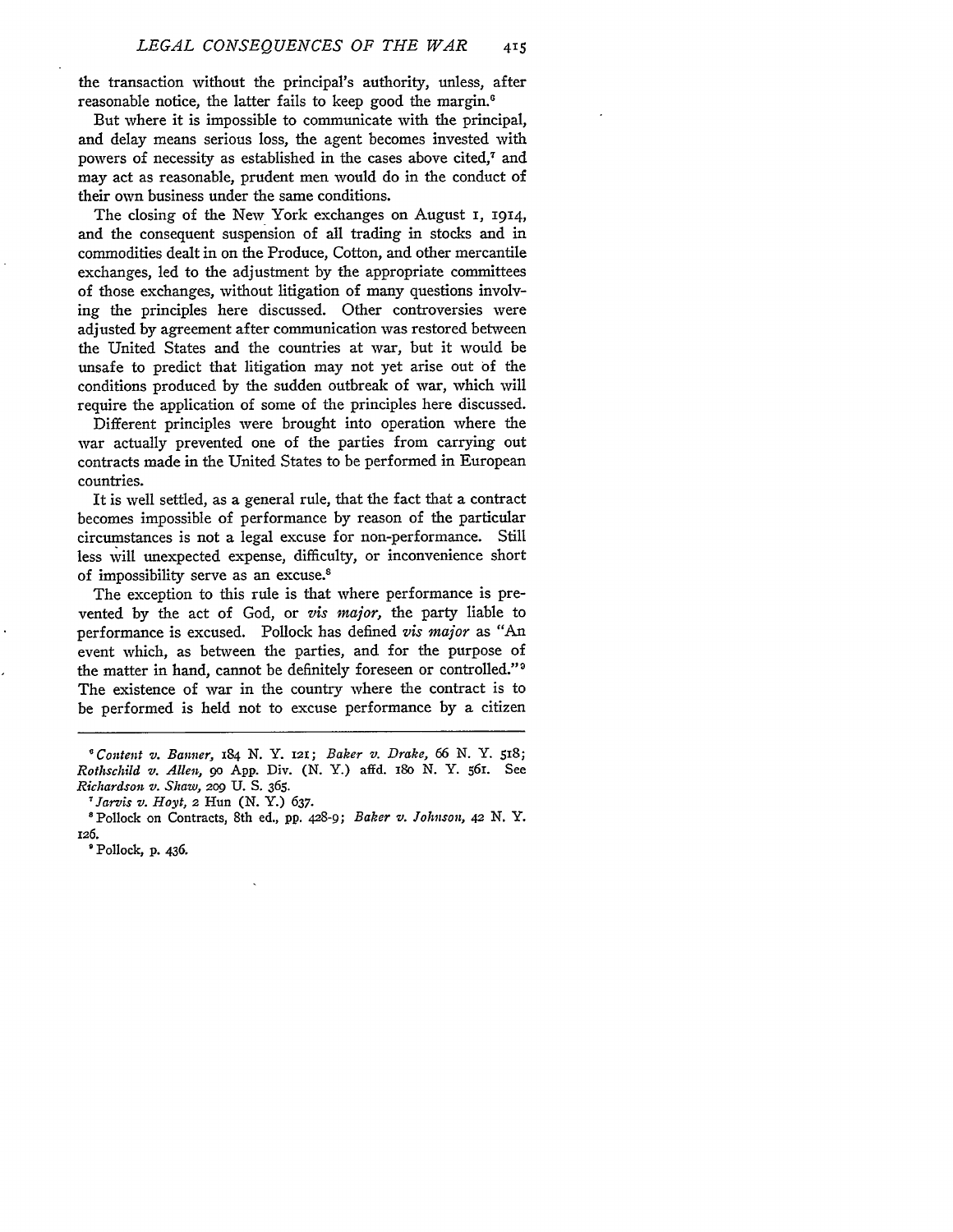of our own country unless so stipulated in the contract "because he might have provided against it by the contract."<sup>10</sup>

The leading case in England is *'Paradine v. Jane,* Alleyn *26,* where the Court said:

> "When the party by his own contract creates a duty or charge upon himself, he is bound to make it good if he may, notwithstanding any accident or inevitable necessity, because he might have guarded against it by his contract." **11**

The existence of a state of war between the countries of the respective parties to a contract does, however, sometimes operate to suspend or dissolve a contract, not because performance of it is thereby made difficult, dangerous or impossible, but because war makes intercourse between the belligerents illegal, and therefore the performance of a continuing contract becomes illegal. But even then, the tendency of later decisions is only to suspend the part of a contract the performance of which necessarily violates the duty of allegiance to the state, while those parts which do not so violate that duty must be carried out.<sup>12</sup>

While the acts of the Sovereign of one of the parties to the contract may excuse him from performance, under the law of his own country, the acts of an alien Sovereignty will not excuse him unless so agreed in the contract. This has been adjudged where an embargo or quarantine maintained by a foreign government has prevented the delivery of cargo or led to the arrest or detention of ships."3

In deciding a suit for breach of contract to furnish a cargo to and from Gibraltar, where after the cargo was unloaded at that port, all public intercourse was forbidden because of a pestilence, Lord Ellenborough stated the rules in the following language:

> "If indeed the performance of this covenant had been rendered unlawful by the government of this country, the

*West v. Uncle Sam,* Fed. Cas. 17427, McAll. **505;** *Elsey v. Stamps, 78* Tenn. **709.**

<sup>&#</sup>x27;Cited and relied on in *Jacksonville, &c. Ry. Co. v. Hooper, i6o* U. S. 514, **527.**

<sup>&#</sup>x27;Owen, Declaration of War, 417; *Mutual Benev. Life Ins. Co. v. Billyard, 37 N.* **J.** L. *444.*

*<sup>&</sup>quot;Duff v. Lawrence,* **3** Johns. 162; *Barker v. Hodgson,* **3** M. & **S. 270;** *Jacobs* v.' *Credit Lyonnais,* 12 *Q.* B. Div. **589;** *Spencer v. Chadwick,* L. R. **I0,** Q. B. **517;** *Sjoerbs v. Luscontbe,* 16 East 2Ol.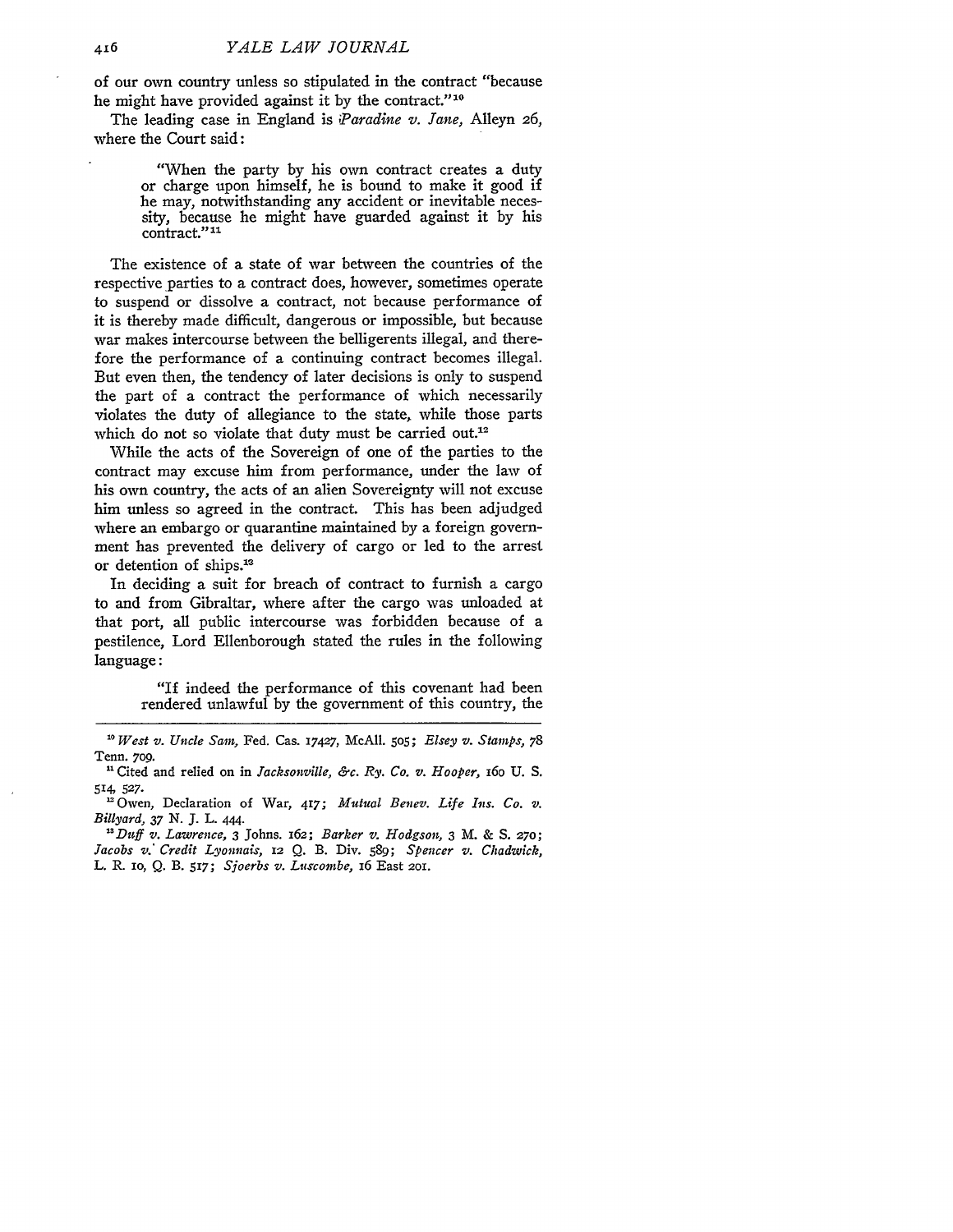contract would have been dissolved on both sides, and this defendant, inasmuch as he had been thus compelled to abandon his contract, would have been excused for the non-performance of it, and not liable to damages but if, in consequence of events which happen at a foreign port, a freighter is prevented from furnishing a load there, which he has contracted to furnish, the contract is neither dissolved, nor is he excused for not performing it, but must answer in damages."<sup>14</sup>

An exception to this general rule exists in the case of a blockade of a vessel's port of destination. The law of England and the United States is that that fact relieves the shipmaster of the duty of performance and places on him the duty to use his best judgment as to the disposal of the cargo. He may recover freight according to the benefit the shipper derives from the master's services, but neither party may recover damages for delay resulting from a blockade.<sup>15</sup>

Some of these principles were relied upon to determine questions which were presented by the outbreak of the war, affecting the payment in European countries of interest or principal of corporate obligations. Railroad and other corporations had issued bonds in very large amounts which, by their terms, were payable in London, Paris, Berlin and other European cities, at stipulated rates of exchange. The war occurring August first, arrangements previously had been made for the payment of the interest due on that date. Some interest was payable September first and a larger amount October first, which had to be provided for. During the first three weeks in August, where exchange was purchasable at all upon European continental capitals, it was at rates prohibitive of normal business relations, yet in cases where the debtor companies had deposited funds in America with the trustees under trust deeds, or with fiscal agents under agreements whereby the latter had undertaken to provide the necessary funds to meet maturing coupons and bonds in European capitals, the liability of these institutions became a matter of some concern. The *moratorium* issued in certain of the European countries operated to prevent actions being brought there by holders of bonds or coupons to enforce their payment, but it was suggested that the failure to remit and have on hand at the designated agency in European places moneys sufficient

*<sup>1</sup> Barker v. Hodgson,* **3** M. & **S. 270.**

<sup>&</sup>lt;sup>15</sup> The Spartan, 25 Fed. 44; Palmer v. Lorrillard, 16 Johns 348; Abbott's Law of Merchants, Shippers & Seamen, I4th ed., p. **878.**